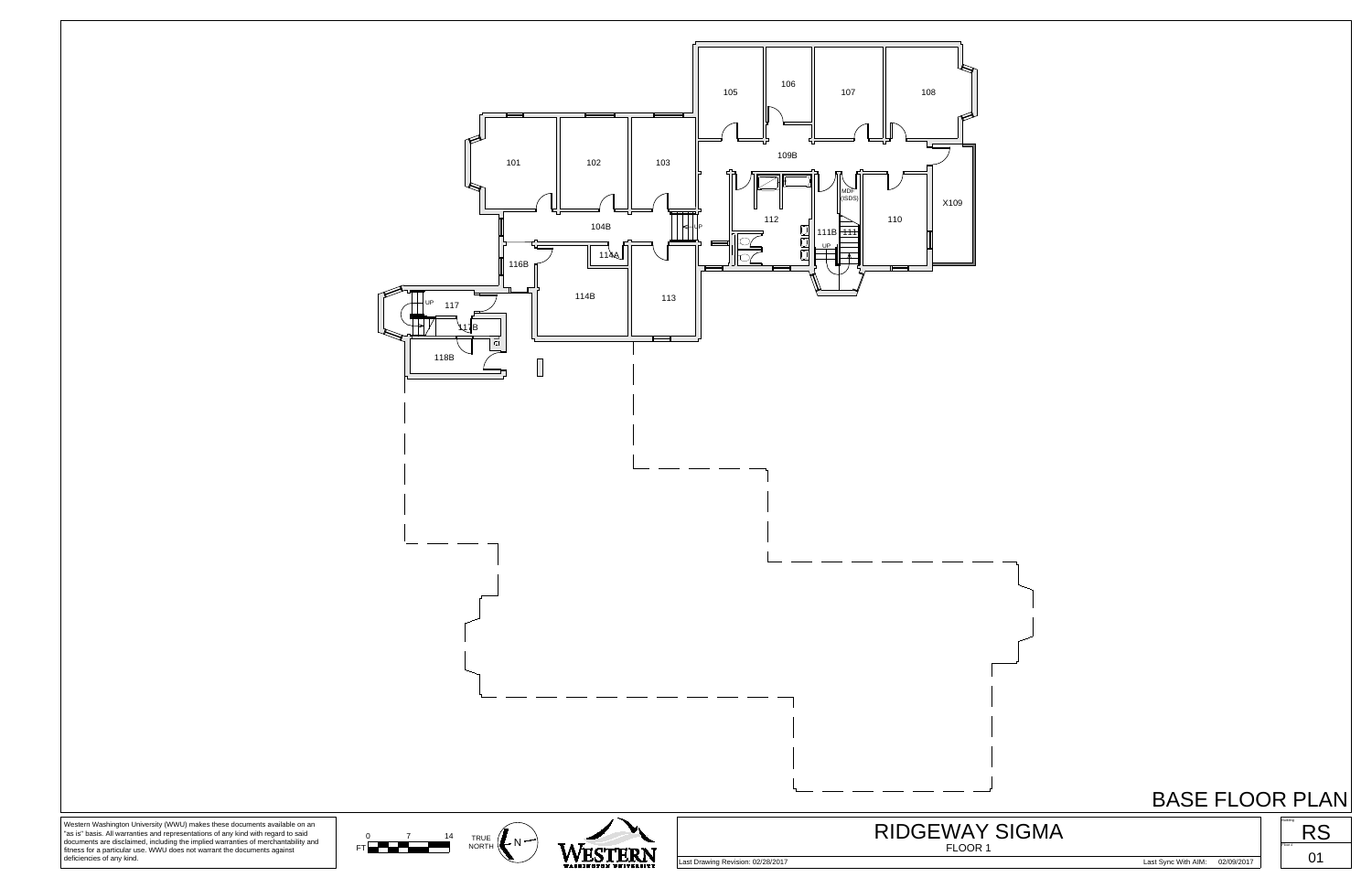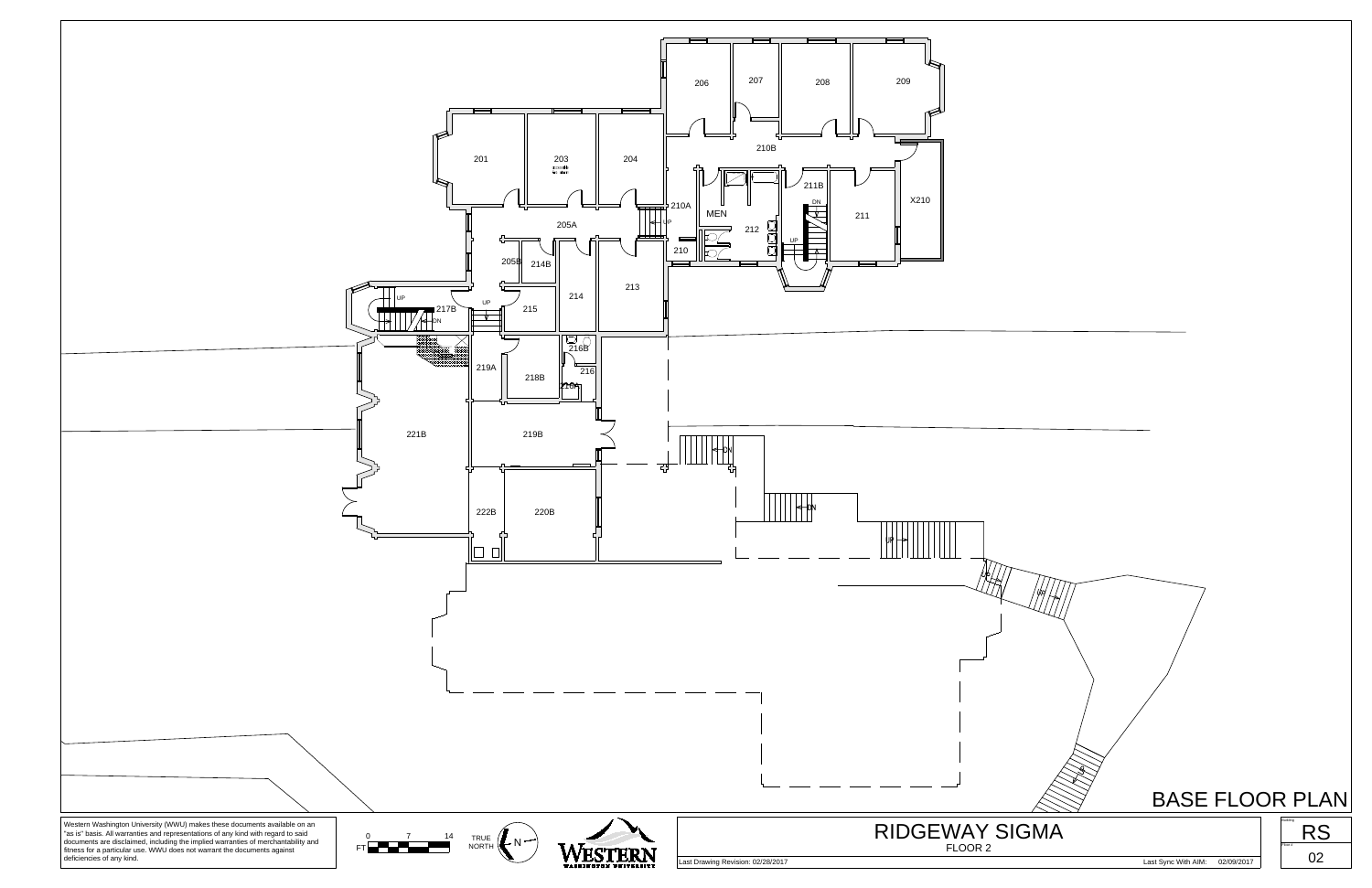## BASE FLOOR PLAN







documents are disclaimed, including the implied warranties of merchantability and fitness for a particular use. WWU does not warrant the documents against deficiencies of any kind.

Last Drawing Revision: 02/28/2017 Last Sync With AIM: 02/09/2017



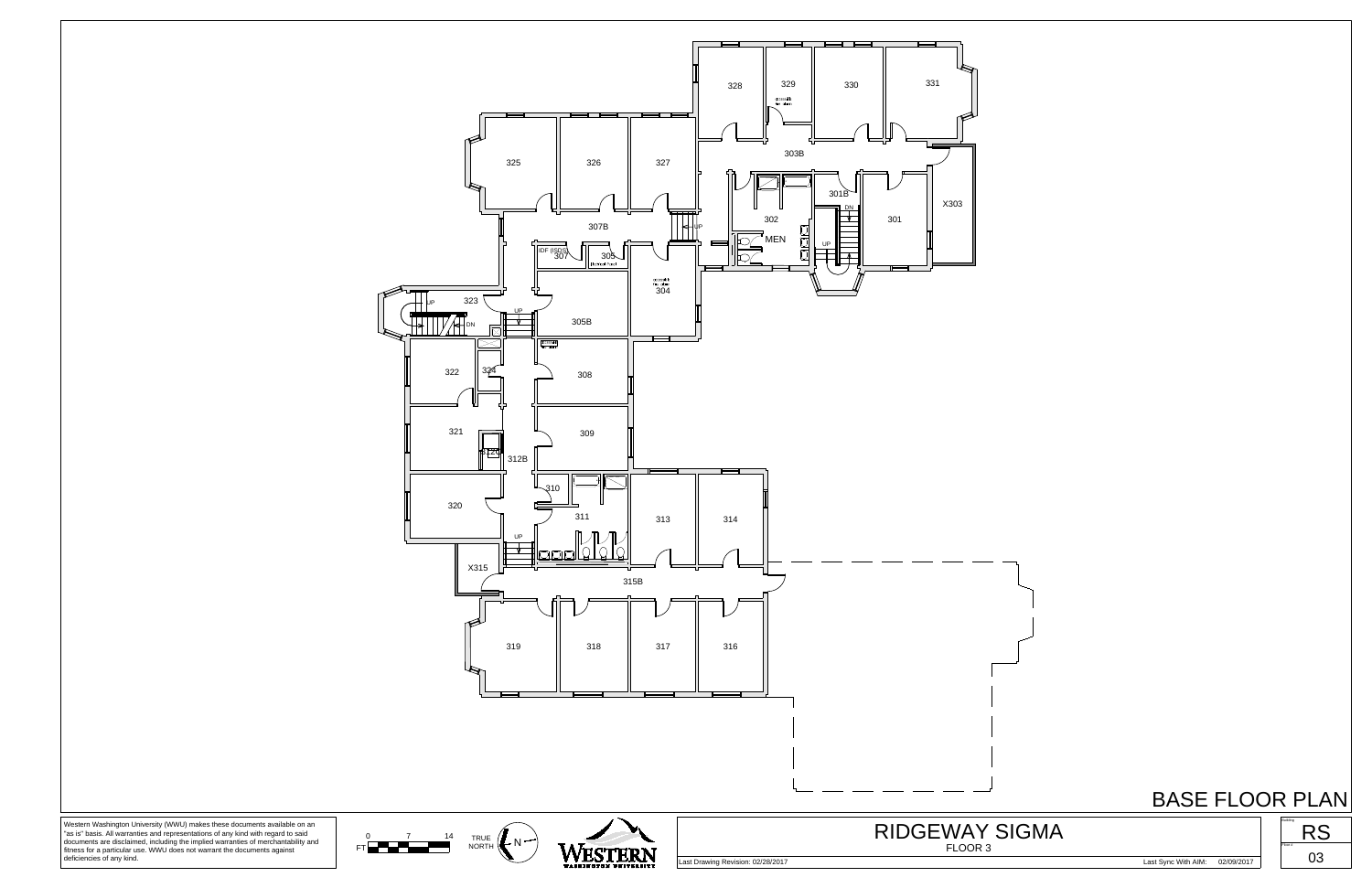

BASE FLOOR PLAN

documents are disclaimed, including the implied warranties of merchantability and fitness for a particular use. WWU does not warrant the documents against deficiencies of any kind.

FT **NORTHER** 





FLOOR 4